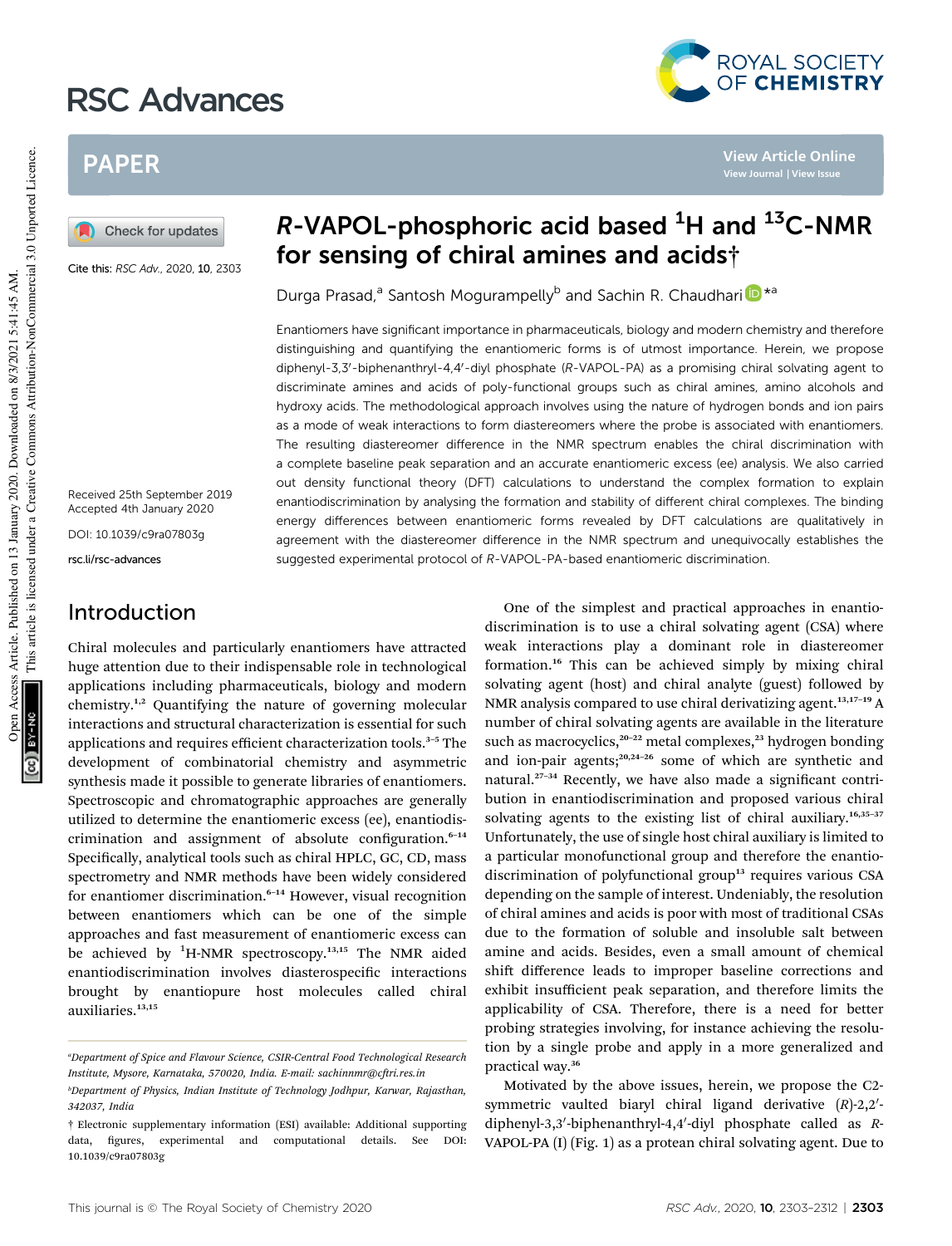the presence of acid group, it can act as a proton donor in promoting the formation of hydrogen bond and participate in weak ion-pair interactions.<sup>38,39</sup> The nature of hydrogen bond formation and ion pair interactions associated with *R*-VAPOL-PA makes it an advanced CSA for discrimination of amines and acids of functional groups. We demonstrate the use of *R*-VAPOL-PA by considering chiral amines which can form salts. Thus, the mode of weak molecular interactions can be successfully employed for the chiral discrimination of enantiomers bearing amine groups such as chiral amines and amino alcohols. We also explored using the *R*-VAPOL-PA agent for discriminating enantiomers containing a carboxylic acids and its derivative such as the hydroxy acids and acids *etc.* Unfortunately, we find that the interactions were not sufficiently strong enough to clearly establish the difference in the NMR spectrum which hampers the ee analysis. However, considering a systematic application of weak interactions data documented in crystal engineering,<sup>40</sup> it is possible to rationalize the types of weak molecular interactions required to form stable diastereomers. Inspired by this, we introduce an additional component along with *R*-VAPOL-PA, which acts as a linker to promote hydrogen bonding, and ion-pair formation. Because of the induced interaction mechanism, the host and guest molecules form a stable complex and allow us to visualize the discrimination. In the *R*-VAPOL-PA-based enantiodiscrimination framework of polyfunctional groups such as chiral acids, hydroxy acids, amines and amino alcohols, we propose the *R*-VAPOL-PA as the primary chiral solvating agent with and without 4-dimethylaminopyridine (DMAP) as a mediator.

Except for the chiral acids, we are able to achieve proper baseline corrections for all investigated chiral amines and mandelic acids and their derivatives. The *R*-VAPOL-PA-based CSA proposed in these studies also aids in the measurement of enantiomeric excess, (ee). We have also performed DFT calculations to shed light on the nature of interactions and binding energies of different enantiomers and to support the NMR results.

### Results and discussions

The *R*-VAPOL-PA (I) chiral complexes have been effectively used in enantioselective reaction.<sup>41</sup>–<sup>43</sup> Since the *R*-VAPOL-PA bears the acid functional group, it can act as a proton donor and can promote ion transfer in case of amine and amino-alcohols. Based on the interacting nature of *R*-VAPOL-PA, we hypothesize that chiral amines are good candidates for testing the applicability of *R*-VAPOL-PA as a CAS for enantiodiscrimination. To rationalize this, we have recorded the  ${}^{1}$ H-NMR spectrum of the racemic mixture of alphamethylbenzylamine (hereafter referred to as molecule 1, Fig. 3) with and without *R*-VAPOL-PA in the solvent CDCl<sub>3</sub>, and the respective spectra are given in Fig. 2a. Methyl proton and alpha proton of molecule 1 in the absence of *R*-VAPOL-PA show a single peak at 1.4 and 4.1 ppm, respectively (Fig. 2a lower trace), and as expected, the enantiomers not resolved in the achiral environment. However, the addition of one equivalent of *R*-VAPOL-PA chiral agent is seen to split the single peak into two distinguishable peaks around 0.75 and 3.1 ppm for methyl proton and alpha proton respectively (Fig. 2a upper trace). Moreover, the *R*-VAPOL-PA introduces a chemical shift difference  $(\Delta \delta^{R/S})$  of 0.07 ppm for methyl and 0.19 ppm for alpha proton. The above effects arise due to the formation of either *R*, *R* or *R*, *S* diastereomers. The above interpretation was further confirmed by analysing the spectrum of one of the enantiomers of molecule 1, specifically for instance by considering the molecule 1 with *R*-VAPOL-PA ligand. The <sup>1</sup>H-NMR shows only peak with either *R* enantiomer form Fig. 2b, however for the racemic mixture separate peak of each enantiomers were observed thereby confirming that *R*-VAPOL-PA can be successfully used as a chiral solvating agent for discrimination of chiral amines.

We have also varied the concentration of CSA as it is known to affect the chemical shift difference  $(\Delta \delta^{R/S})$ . The  $\Delta \delta^{R/S}$  were measured for different equivalents of *R*-VAPOL-PA (0.5 to 3 equivalents) for the molecule 1 on  $\alpha$ -H proton peak in <sup>1</sup>H-NMR and resultant comparative spectra are shown in Fig. 2c. As results are shown in Fig. 2c, experimental data suggest that 0.5 to 1 equivalent of CSA is sufficient for successful enantiodiscrimination. An interesting feature of the proposed CSA approach is that the discrimination achieved for protons not only at the chiral centre but also protons in the vicinity of the chiral centre. This is clearly seen from Fig. 2d where discrimination is achieved on aliphatic as well as aromatic protons of molecule 1. In order to explore the wide utility of *R*-VAPOL-PA-



Fig. 1 2D representation of the structure of R-VAPOL-PA (I), mode of interactions between R-VAPOL-PA and chiral amines (II) (for example molecule 1) and ternary ion-pair complex with chiral acids and third component 4-dimethylaminopyridine (III).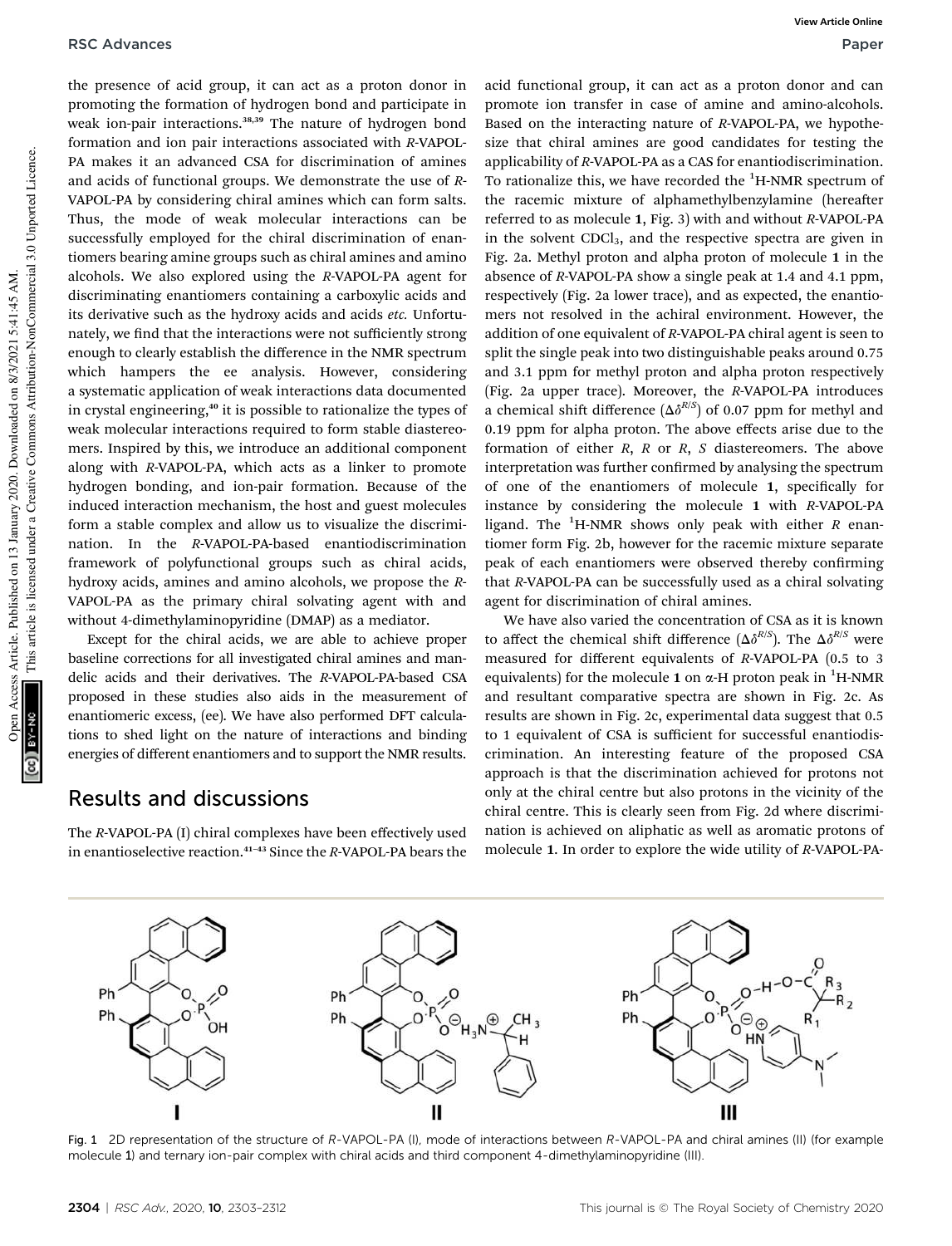

Fig. 2 (a)  ${}^{1}$ H-NMR spectrum of racemic molecule 1 in CDCl<sub>3</sub> with and without 1 equivalent of R-VAPOL-PA showing only alpha proton and methyl proton respectively (b) <sup>1</sup>H-NMR stack plot of R and R/S molecule 1 with 1 equivalent of R-VAPOL-PA along with the chemical structure in the schematic shows the chemical shift difference in ppm  $(\Delta \delta^{R/S})$  observed at the respective proton sites. (c) Effect of concentration of CSA (R-VAPOL-PA) on the chemical shift difference of molecule 1 in the solvent CDCl<sub>3</sub>. (d) <sup>1</sup>H-NMR spectrum of R/S molecule 1 showing discriminate aromatic protons with R-VAPOL-PA as CSA. All the spectra were recorded at 500 MHz magnetic field. The black circles indicate the peaks corresponding to both isomers.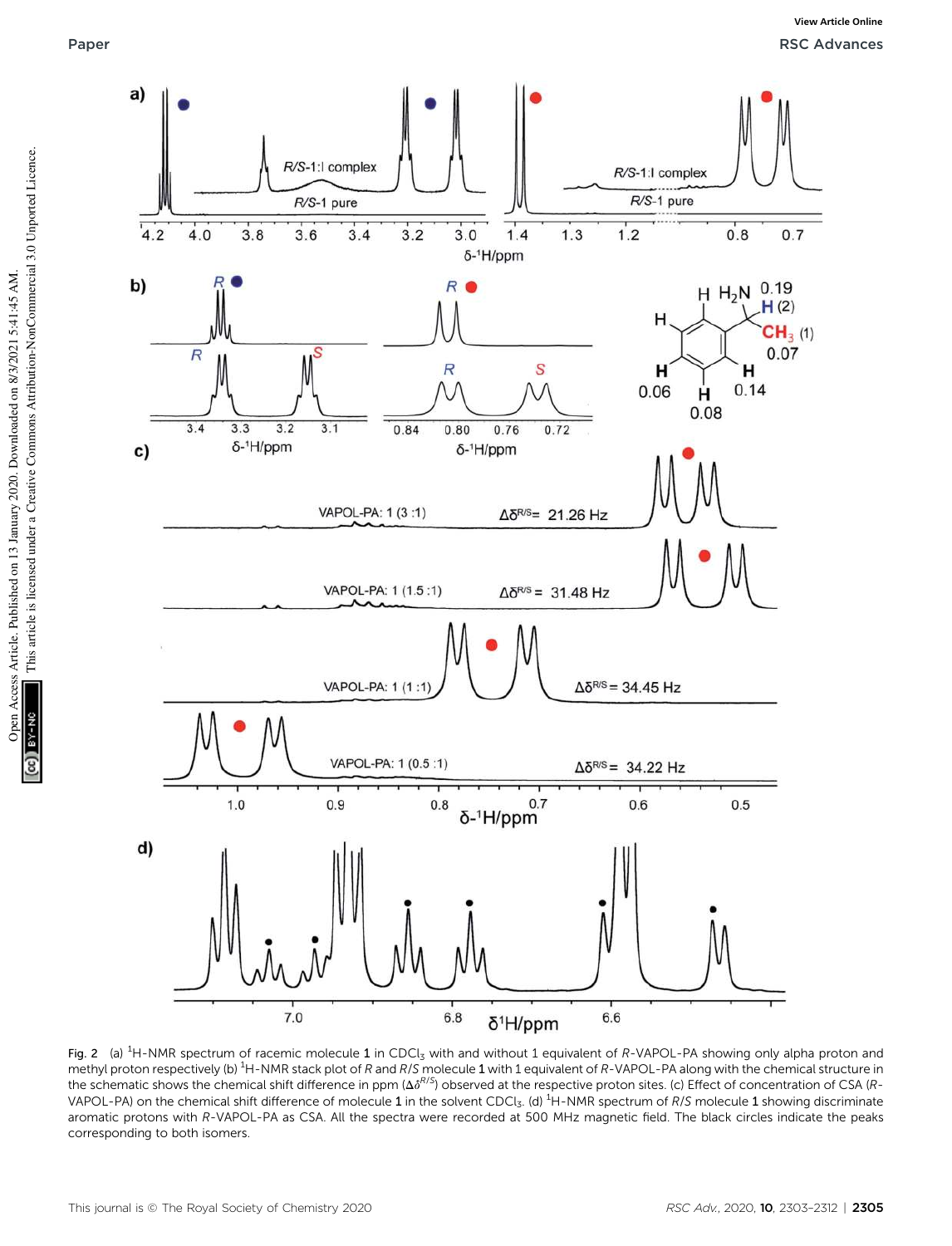

Fig. 3 Measured  $\Delta \delta^{R/S}$  values of discriminated protons and carbons for polyfunctional chiral molecules.  $\Delta \delta^{R/S}$  displayed in light and bold fonts corresponds to  ${}^{1}$ H and  ${}^{13}$ C-NMR, respectively.

based approach, we considered testing the approach on various chiral amines and amino alcohols (Fig. 3). The use of  ${}^{1}$ H-NMR is typically limited because of the multiplicity pattern and cramped in chemical shift dispersions, thereby the resonances of enantiomers can be overlapped. In such a situation, the use of heteronuclei such as  ${}^{13}$ C instead of  ${}^{1}$ H-NMR can be advantageous due to large chemical shift dispersions.<sup>44-47</sup> For example, the  ${}^{1}$ H-NMR spectrum of 1-aminoindane (molecule 4), the aliphatic region for all the protons shows multiplicity pattern due to nearby protons making it difficult to extract the chemical shift difference and hampers the analysis of ee (Fig.  $S1\dagger$ ). However, the <sup>13</sup>C-{<sup>1</sup>H}-NMR gives singlet at each site reduces imbricate in resonances from each diastereomers. These results can be confirmed by  ${}^{13}C_{1}{}^{1}H$ }-NMR spectrum given in Fig. 4 and besides, the  $^{13}$ C-spectrum of molecule 4 gives large chemical shift difference up to 0.34 ppm for some sites, which straightforwardly allows for extraction and quantifications. The obtained large chemical shift difference makes the *R*-VAPOL-PA a promising CSA candidate for enantiodiscrimination compared to traditional CSAs reported in the literature.<sup>20,44,48</sup> Additionally, 0.5 to 1 equivalent is sufficient to achieve a higher resolution, whereas widely utilized Pirkle salt required 4 equivalents and causes the problem of spectral overwhelming.<sup>44</sup> We have also explored the utility of  $^{13}C_{1}^{1}H$ } spectrum for other chiral amines and amino alcohols and the corresponding results are summarized in Fig. 3. The results indicate that in all

cases, the *R*-VAPOL-PA clearly discriminates the enantiomers containing amines and amino alcohol functional groups (molecule 1 to 5). In some cases, we have achieved a large chemical shift difference up to 0.36 and 0.20 ppm for  $^{13}$ C and  ${}^{1}$ H, respectively which is much larger compared to earlier reported CSA (Table 1).<sup>20,44,48</sup> The discriminate ability of BINOL based phosphoric acid<sup>49</sup> and *R*-VAPOL-PA were also compared. This can judge by the comparisons of chemical shift difference obtained of diastereomers form under similar condition. For that, we have selected molecule 1 as a probe.  ${}^{1}H$  and  ${}^{13}C$ -NMR were recorded of the 1:BINAP and 1:*R*-VAPOL-PA complex. The extracted chemical shift difference is compared in the Table 1 (below trace). From the Table 1 it indicates that in case of BINAP, the methyl group (CH<sub>3</sub>) yields large  $\Delta \delta^{R/S}$  compared to *R*-VAPOL-PA. On other hand, situation is opposite in case alpha proton. The possible explanation could be effect of degree of deshielding or shielding of naphthyl ring in case of BINAP and phenanthryl ring of *R*-VAPOL-PA. These shielding and deshielding effects often enhance the magnitude of enantiodifferentiation in the NMR spectra of analytes. However, overall comparisons with spectral overlapping in aromatic resonances (7–9 ppm region in <sup>1</sup>H), higher  $\Delta \delta^{R/S}$  in case of <sup>13</sup>C, *R*-VAPOL-PA can be better alternative and choice over the BINAP.

After the successful application of *R*-VAPOL-PA as chiral solvating agent for chiral discrimination of various amine and amino alcohols, we have tested it on a different class of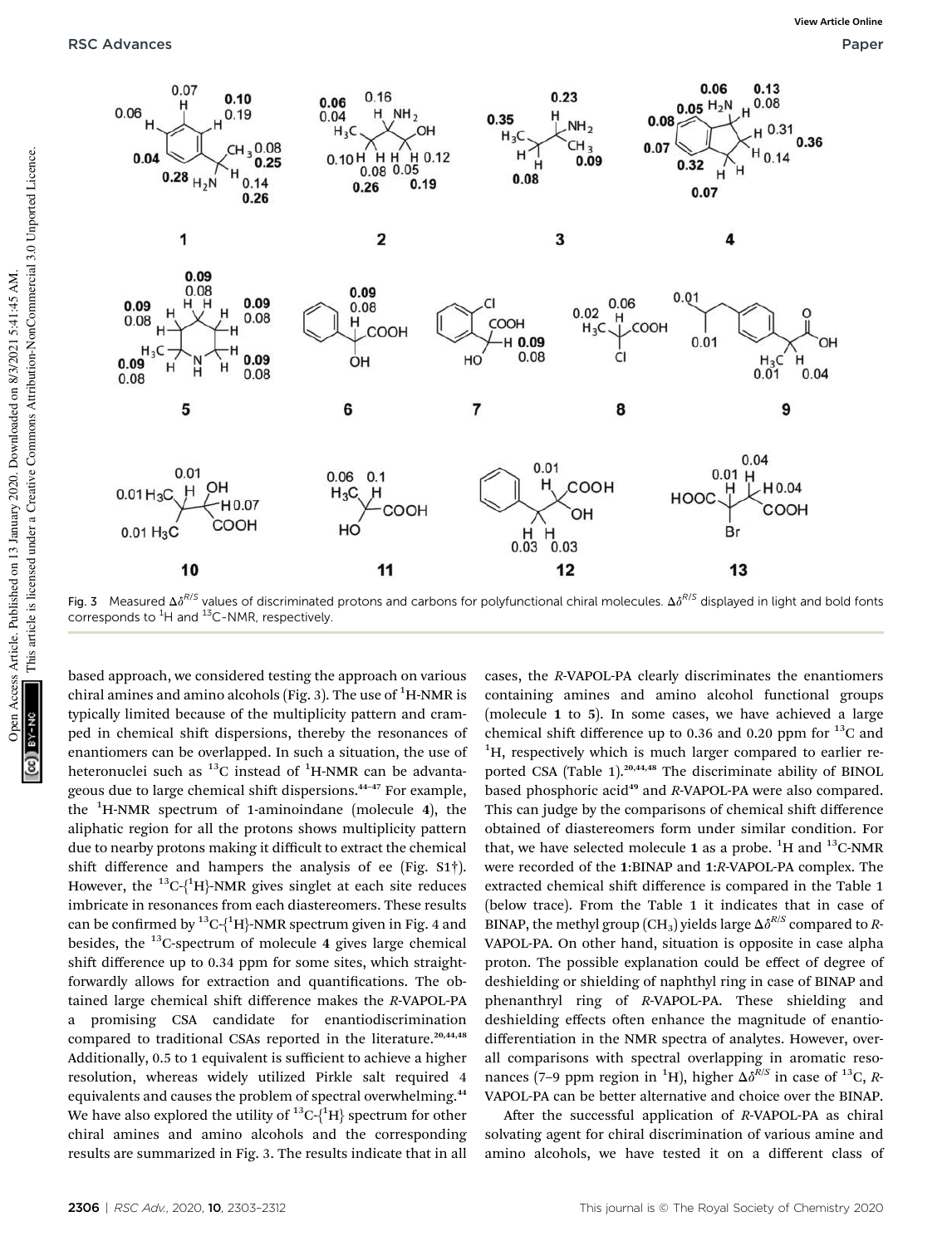

Fig. 4  $^{13}C(^{1}H)$ -NMR spectra of racemic 1-aminoindane (molecule 4, 1 equivalent) in CDCl<sub>3</sub> with 1 equivalent of R-VAPOL-PA added. The red closed circles indicate the peaks corresponding to each isomer and the chemical structure in the schematic shows the chemical shift difference in ppm  $(\Delta \delta^{R/S})$  at the respective carbon sites.

functional groups such as hydroxyl acids and acids. Our results suggest that the *R*-VAPOL-PA as CSA is insufficient for the discrimination of acids. For example, the discrimination of mandelic acid (molecule 6, Fig. 3) with –COOH as the functional group was not achieved with *R*-VAPOL-PA alone. Explicitly, in the presence of *R*-VAPOL-PA, the <sup>1</sup>H-NMR spectrum of molecule 6 shows very small chemical changes in the spectrum with

chemical shift difference of 0.01 ppm compared to a larger shift of 0.20 ppm observed for molecule 1. We speculate that the acid group present in *R*-VAPOL-PA does not interact strongly with the acid functional group of the guest enantiomer under investigation and undermines the formation of stable diastereomer. To check the veracity of the above interpretation, we performed the NMR experiments of *R*-VAPOL-PA for different other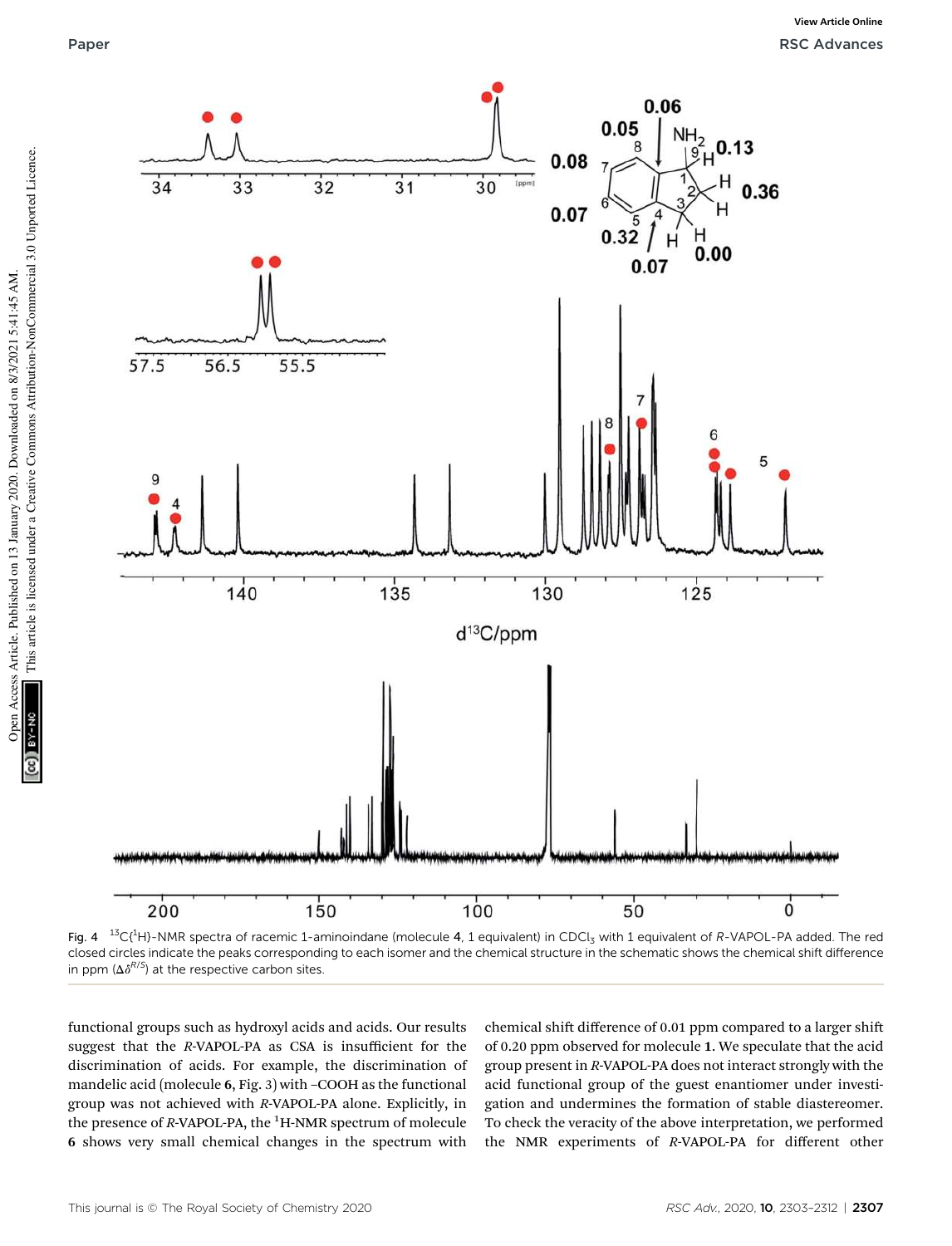Table 1 Comparisons of the chemical shift difference obtained for a various chiral solvating agent*<sup>d</sup>*

| <b>CSA</b>                                                 | ${}^{1}H$ (ppm)                                                                                                                                                                   | ${}^{13}C$ (ppm)                 |  |  |
|------------------------------------------------------------|-----------------------------------------------------------------------------------------------------------------------------------------------------------------------------------|----------------------------------|--|--|
| Analyte: 1-aminoindane (4) $(\Delta \delta^{R/S})$         |                                                                                                                                                                                   |                                  |  |  |
| $R$ -BINOL <sup>a</sup>                                    | $0.030(1)$ , $0.030(3)$ , $0.009(3')$ , $0.012(2)$ , $0.056(2')$                                                                                                                  | 0 (no discrimination observed)   |  |  |
| $R$ -PA $^b$                                               | $0.015$ (1), $0.100$ (3), $0.045$ (3'), $0.07$ (2), $0.076$ (2')                                                                                                                  | 0.047(1), 0.074(2), 0.033(3)     |  |  |
| R-VAPOL-PA                                                 | $0.078(1)$ , $0.040(3)$ , $0.070(3')$ , $0.306(2)$ , $0.142(2')$                                                                                                                  | 0.125(1), 0.356(2), 0.028(3)     |  |  |
| Analyte: alphamethylbenzylamine(1) $(\Delta \delta^{R/S})$ |                                                                                                                                                                                   |                                  |  |  |
| $R$ -BINA $P^c$                                            | $CH_3 - 0.24$ (1), CH - 0.05 (2)                                                                                                                                                  | $CH_3 - 0.26$ (1), CH - 0.21 (2) |  |  |
| R-VAPOL-PA                                                 | $CH_3 - 0.08$ (1), CH $- 0.14$ (2)                                                                                                                                                | $CH_3 - 0.25$ (1), CH - 0.26 (2) |  |  |
|                                                            | $\alpha$ p print $I_{\text{D}}(p)$ = (p)(4).1 1/pi(2,paphthol) $\beta$ p.ps = pirkle's algohol $\beta$ p prints = (p)( ),1 1/pinaphthyl,2 2/dive by drogen phosphate $\alpha$ For |                                  |  |  |

 $R$ -BINOL =  $(R)$ -(+)-1,1'-Bi(2-naphthol). *b*  $R$ -PA  $=$  Pirkle's alcohol.  $)-1,1'-Binaphthyl-2,2'$ -diyl hydrogenphosphate. *<sup>d</sup>* For assignment of the protons refer structure in the Fig. 4 (1-aminoindane) and Fig. 2 (alphamethylbenzylamine).

functional groups such as acid, hydroxy acids. In all the above cases, we could not achieve a proper baseline correction indicating the limited applicability of *R*-VAPOL-PA for enantiodiscrimination for acids and hydroxy acids. To understand the stability/lifetime of diastereomers form *R*-VAPOL-PA with amines and acids, we have compared the chemical shift  $(\delta$ -<sup>1</sup>H) of molecule 1 and molecule 6 inbound and unbound states. The obtained chemical shift difference in <sup>1</sup>H-NMR of molecule 1 for  $CH<sub>3</sub>$  proton peak and for molecule 6 ( $\alpha$ -H proton peak) between unbound and bound state was 0.90 and 0.19 ppm respectively. The large chemical shift difference  $(0.90$  ppm) observed for molecule 1 gives an idea about stability of the association and thus indicates that the molecule 1 forms a more stable complex and interacts strongly with *R*-VAPOL-PA compared to molecule 6.

To support these studies and to understand the role of the acid functional group of *R*-VAPOL-PA in the enantiodiscrimination, we calculated the binding energies of molecule 1 and 6 with *R*-VAPOL-PA complexes using the DFT calculations. The interatomic forces were derived within the framework of DFT using the Perdew, Burke and Ernzerhof (PBE)-GGA approximation for the exchange-correlation energy functional.<sup>50</sup> The

interaction between valence electrons and ionic cores was represented by the Troullier–Martin norm-conserving pseudopotentials.<sup>51</sup> The van der Waals dispersion corrections were treated using the Tkatchenko–Scheffler parameters.<sup>52</sup> Additional details of the DFT calculations were provided in the ESI.† As shown in Fig. 5, the binding energies calculated for *R*-VAPOL-PA-1 and *R*-VAPOL-PA-6 complex were -108.44 and -28.53 kcal mol<sup>-1</sup>, respectively implying that *R*-VAPOL-PA interacts strongly with molecule 1 compared to molecule 6. The above observations conclusively demonstrate that the acid group present on the *R*-VAPOL-PA inhibits the strong interaction with the host enantiomer molecules. Therefore, the chiral discrimination of acid group-containing enantiomers becomes difficult with *R*-VAPOL-PA CSA and an advanced CSAs are required for proper enantiodiscrimination.

To increase the interaction of host and guest (acid and its derivatives) molecules and to form stable diastereomers, we considered the possibility of adding a third compound which can possibly act as a linker between host and guest. Towards the above objective, we chose to introduce 4-dimethylaminopyridine (DMAP) third agent which contains nitrogen and thus basic in nature as a linker agent. The –POOH group on *R*-



Fig. 5 The DFT optimized geometries of (a) R-VAPOL-PA-1, (b) R-VAPOL-PA-6 and (c) R-VAPOL-PA-6-DMAP complexes. The calculated binding energies (in kcal mol<sup>-1</sup>) and OH distance (in Å) in hydrogen bonds obtained for the respective complexes were also mentioned.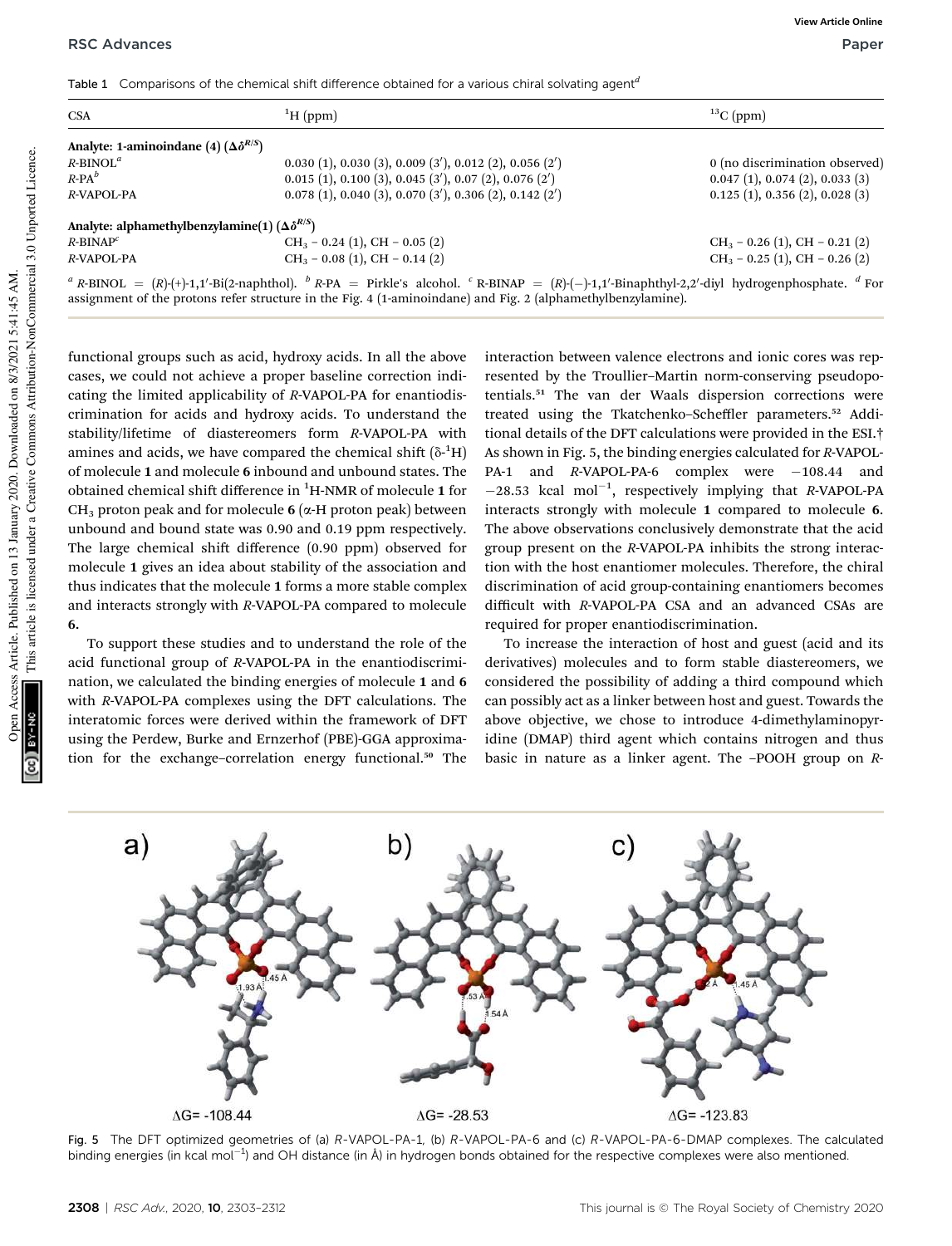

Fig. 6 (a) <sup>1</sup>H-NMR spectrum of mandelic acid (molecule 6): R-VAPOL-PA with (upper spectrum) and without DMAP (lower spectrum) showing only alpha proton and (b) plot between NMR and gravimetric analyses in determining the ee for molecule 1 (see Table 2 for details).

VAPOL-PA can donate a proton to nitrogen of DMAP and form ion-pair as shown in Fig. 1(III). The acid moiety then can form a hydrogen bond with one of the oxygen of  $O=$ P–OH groups. The resulting ternary component is shown in Fig. 1(III). The results obtained from the <sup>1</sup>H-NMR spectrum of molecule 6 with DMPA along with *R*-VAPOL-PA shown in Fig. 6a now enables us to observe enhanced discrimination which, otherwise, was not possible by *R*-VAPOL-PA alone.

Further, we calculated the binding energy for the stable diastereomer of ternary ion-pair-III complex using the first principle density functional theory (DFT) calculations. The obtained binding energy,  $-123.83$  kcal mol<sup>-1</sup> is comparable to that of the *R*-VAPOL-PA-1 complex  $(-108.44 \text{ kcal mol}^{-1})$  which provides further evidence for the formation of stable diastereomers observed with NMR experiments especially with the comparisons of the chemical shift difference between bound and unbound state as discussed earlier. The integration of ionpair and hydrogen bonding interactions result in the stable diastereomeric complex. The results lead to separate signal for each diastereomers and yields a very good resolution in NMR spectrum.

Thus, by rationalising the weak interactions by means of additional linker solvent, we can tune the sensing property of some of given chiral ligand. Further, we have explored the different concentration of *R*-VAPOL-PA and DMAP, however, 2

equivalents was found to better and higher concentration does not show signicant changes in enantiodiscrimination. The optimized *R*-VAPOL-PA-based protocol has been applied to other functional groups such as acids and we achieved the enantiodiscrimination for all investigated systems. These results are consolidated in Fig. 3.

After establishing the sensing property of the *R*-VAPOL-PAbased CSA, we also measured the enantiomeric excess, by preparing different ratios of *R* and *S* enantiomer utilizing molecule 1 as a probe. The yielded and obtained results from NMR are compared in Fig. 6b and the data presented therein confirms that they agree with each other. The details of analysis, percent of enantiomeric excess and obtained integral values are provided in Table 2. Together, the results presented above suggest that the *R*-VAPOL-PA-based CSA is a promising approach for the measurement of enantiomeric excess within the allowed error in NMR experiments.

In the extreme case when the  ${}^{1}$ H-NMR spectrum gets complicated due to the overlapping of resonance of diastereomers, one can use advanced NMR methods such as pure shi NMR, *J*-resolved, ω1-COSY, RES-TOCSY which offer enhancement in resolution in an overlap peak.<sup>36,53-56</sup> In the case of chiral acid obtained small chemical shift difference between the discriminated resonance's thereby poor resolutions. In such a situation, we have demonstrated the 2D-1H-*J*-resolved

Table 2 The experimentally determined and laboratory prepared (gravimetric) scalemic ratio of  $(R)-(+)$ - $\alpha$ -methylbenzylamine and  $(S)-\alpha$ methylbenzylamine. The C(H)NH<sub>2</sub> peak was chosen to measure ee

| $(R)$ Enantiomer    |                              |                | $(S)$ Enantiomer |                              |                |
|---------------------|------------------------------|----------------|------------------|------------------------------|----------------|
| Gravimetric<br>(ee) | Experimental<br>$(NMR)$ (ee) | Integral (abs) | Gravimetric      | Experimental<br>$(NMR)$ (ee) | Integral (abs) |
| 50.00               | 50.1                         | 1 339 481 586  | 50.00            | 49.9                         | 1 335 540 873  |
| 70.00               | 69.1                         | 5 834 674 654  | 30.00            | 30.9                         | 2 607 902 814  |
| 75.00               | 74.9                         | 3757999390     | 25.00            | 25.1                         | 1 257 315 684  |
| 87.00               | 88.7                         | 5 621 687 032  | 13.00            | 11.3                         | 717 636 699    |
| 95.00               | 94.8                         | 8 656 606 700  | 5.00             | 5.2                          | 472 201 958    |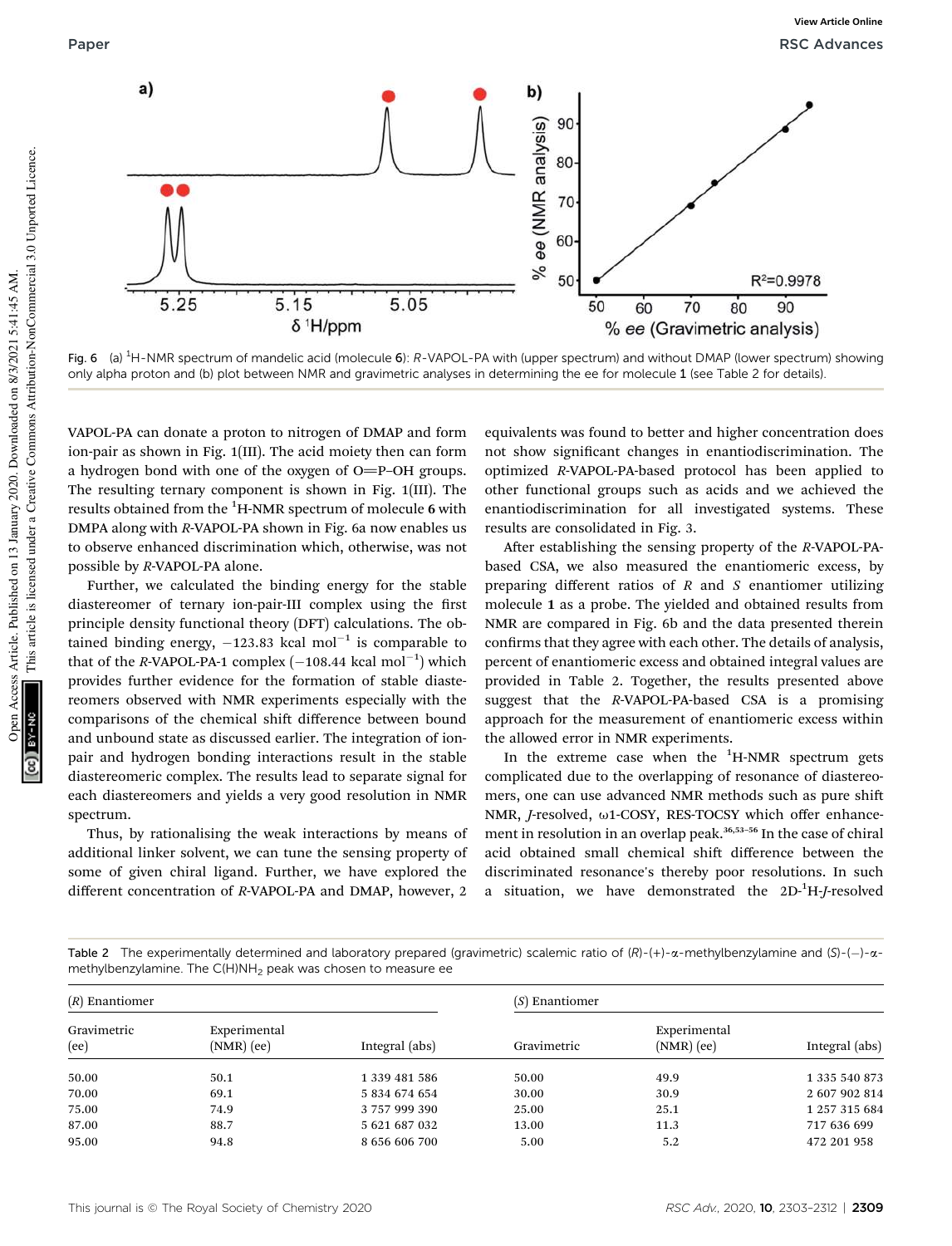

Fig. 7 2D<sup>1</sup>H J-resolved spectrum NMR spectra of racemic 9 (1 equivalent) in CDCl<sub>3</sub> with 2 equivalents of R-VAPOL-PA and DMAP were added.

experiment, as these experiments were fruitful to achieve the resolution. The 2D<sup>-1</sup>H-*J*-resolved spectrum for the sample 9 shown in Fig. 7, the separated peaks are highlighted with dotted lines. The obtained *J*-resolved spectrum shows resolution, where conventional  $1D<sup>1</sup>H-MMR$  fails to achieve it. We have also explored the discrimination ability using  $^{13}$ C-NMR for chiral acid hydroxy acids. However, results are not so encouraging as poor resolution was obtained in the case chiral acids, whereas mandelic acid and it is derivative able to show discrimination in  $13$ C-NMR.

### Conclusion

In summary, the present study demonstrated the applicability of *R*-VAPOL-PA as an efficient chiral solvating agent for discriminating a variety of polyfunctional group enantiomers. In the case of chiral amines, we showed that the *R*-VAPOL-PA is itself sufficient to discriminate the enantiomeric forms without ambiguity. However, for a range of other functional groups such as acid and its derivatives, mediator third agent such as DMAP is recommended for achieving a stable diastereoisomer complex to obtain an enhanced resolution. The proposed *R*-VAPOL-PA-based protocol is demonstrated to be sufficient for measuring the enantiomeric excess (ee) within the limits of typical errors associated with NMR measurements.

Understanding the nature of weak molecular interactions in the analysis of enantiomers by *R*-VAPOL-PA as well as *R*-VAPOL-PA-DMAP is a powerful approach. Moreover, ion pair and hydrogen bonding interactions are complementary to form solid diastereomer where the ligand is attached to the probe. The discrimination was successfully probed by  ${}^{1}H$  and  ${}^{13}C$  probe nuclei with proper baseline corrections for chiral amines and amino alcohol. Along with multiple probe sites available for discriminations, selective protons of interest can be used to rationalize the enantiomer discrimination and ee. However, for the case of chiral acids where discrimination is not possible with  ${}^{1}$ H-NMR as the only method, an advance NMR approach is suggested.

The *R*-VAPOL-PA-based results are compared with those of widely utilized traditional CSAs such as *R*-BINOL and Pirkle's alcohol and found that the proposed *R*-VAPOL-PA-based CSA shows better performance. We also carried out DFT based calculations to characterize the weak interactions and found a good agreement with the experimental observations. The calculated binding energies give further insight into the strength of the governing molecular interactions occurring in chiral complexes. Since the use of traditional CSAs for chiral discrimination require additional multistep synthesis and owing to the difficulties associated with its applicability, the *R*-VAPOL-PA solvent-based approach proposed in this study has numerous advantages including the higher resolution, efficiency, practical applicability and commercial availability of the solvent.

### Experimental section

### Chemicals

All the chemicals used in the presented work were purchased from Sigma Aldrich.

### Solution-state NMR

Solution-state NMR experiments were performed on 500 MHz Bruker AVANCE spectrometers, equipped with a double resonance probe. The sample temperature was regulated to  $298 \pm 2$ K. All the spectra were a reference to TMS as an internal standard.

### Preparation of samples

All the samples were prepared directly in the NMR sample tube and then used directly for NMR measurements. For the enantiomeric excess measurement (quantitative measurement) bulk solution of *R* and *S* of molecule 1 were prepared in solvent CDCl<sub>3</sub> and then mixed in appropriate proportion to prepare different ratio of *R* and *S* enantiomers.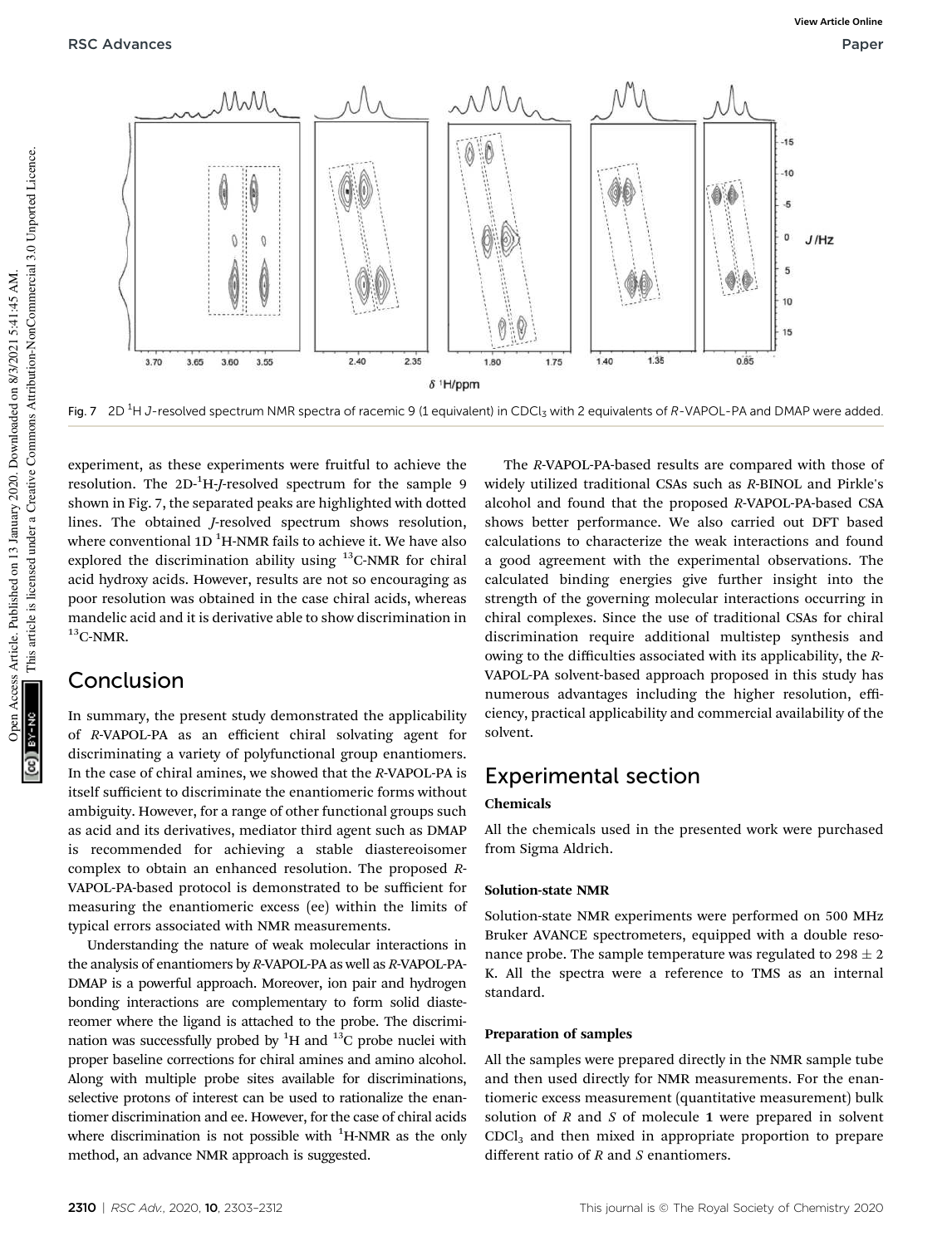The <sup>1</sup>H spectra were acquired using a single pulse. Relaxation times  $(T_1)$  were measured with a standard inversion-recovery sequence for a sample of molecule 1 for an accurate analysis of ee and  $5T_1$  used in the <sup>1</sup>H-NMR analysis. For all other experiments sample relaxation delay of 5 s and acquisition time, 3 s was used.

### ${}^{13}C{^1H}$  spectra

The  ${}^{13}C\{^1H\}$  spectra were acquired using an 'inverse gated decoupling experiment'. For all the experiments sample pulse angle of 90 , relaxation delay of 3 s and acquisition time 1.2 s were used.

## Author contributions

The manuscript was written through the contributions of all authors. All authors have given approval to the final version of the manuscript.

## Conflicts of interest

There are no conflicts to declare.

### Acknowledgements

Authors would like to thank Dr Raghava Rao K. S. M. S., Director, and Dr Madhava Naidu M., HOD, SFS, CSIR-CFTRI, for extending the facilities and support this work. This project has received funding from Science and Engineering Research Board under start-up research grant with the grant agreement no. SRG/2019/000039.

### References

- 1 (*a*) U. R. Prabhu, S. R. Chaudhari and N. Suryaprakash, *Chem. Phys. Lett.*, 2010, 500, 334; (*b*) H. A. Naqi, T. J. Woodman, S. M. Husbands and I. S. Blagbrough, *Anal. Methods*, 2019, 11, 3090.
- 2 M. Ardej-Jakubisiak and R. Kawe˛cki, *Tetrahedron: Asymmetry*, 2008, 19, 2645.
- 3 L. A. Nguyen, H. He and C. Pham-Huy, *Int. J. Biol. Sci.*, 2006, 2, 85.
- 4 E. Sanganyado, Z. Lu, Q. Fu, D. Schlenk and J. Gan, *Water Res.*, 2017, 124, 527.
- 5 L. Hong, W. Sun, D. Yang, G. Li and R. Wang, *Chem. Rev.*, 2016, 116, 4006.
- 6 D. Parker, *Chem. Rev.*, 1991, 91, 1441.
- 7 (*a*) J. K. Rugutt, H. H. Yarabe, S. A. Shamsi, D. R. Billodeaux, F. R. Fronczek and I. M. Warner, *Anal. Chem.*, 2000, 72, 3887; (*b*) F. Fowler, B. Voyer, M. Marino, J. Finzel, M. Veltri, N. M. Wachter and L. Huang, *Anal. Methods*, 2015, 7, 7907.
- 8 R. Vespalec and P. Boˇcek, *Chem. Rev.*, 2000, 100, 3715.
- 9 Z.-P. Yao, T. S. M. Wan, K.-P. Kwong and C.-T. Che, *Anal. Chem.*, 2000, 72, 5383.
- 10 L. Pu, *Chem. Rev.*, 2004, 104, 1687.
- 11 T. J. Ward and D.-M. Hamburg, *Anal. Chem.*, 2004, 76, 4635.
- 12 L. Wu, E. C. Meurer and R. G. Cooks, *Anal. Chem.*, 2004, 76, 663.
- 13 T. J. Wenzel and C. D. Chisholm, *Prog. Nucl. Magn. Reson. Spectrosc.*, 2011, 59, 1.
- 14 X. Zhang, J. Yin and J. Yoon, *Chem. Rev.*, 2014, 114, 4918.
- 15 S. R. Chaudhari and N. Suryaprakash, *J. Indian Inst. Sci.*, 2014, 94, 484.
- 16 S. R. Chaudhari and N. Suryaprakash, *New J. Chem.*, 2013, 37, 4025.
- 17 I. Ohtani, T. Kusumi, Y. Kashman and H. Kakisawa, *J. Am. Chem. Soc.*, 1991, 113, 4092.
- 18 H. Taji, M. Watanabe, N. Harada, H. Naoki and Y. Ueda, *Org. Lett.*, 2002, 4, 2699.
- 19 S. Porto, J. Duran, J. M. Seco, E. Quinoa and R. Riguera, *Org. Lett.*, 2003, 5, 2979.
- 20 L. Yang, T. Wenzel, R. T. Williamson, M. Christensen, W. Schafer and C. J. Welch, *ACS Cent. Sci.*, 2016, 2, 332.
- 21 T. J. Wenzel and J. E. Thurston, *J. Org. Chem.*, 2000, 65, 1243.
- 22 A. E. Lovely and T. J. Wenzel, *Org. Lett.*, 2006, 8, 2823.
- 23 C. Zonta, A. Kolarovic, M. Mba, M. Pontini, E. P. Kundig and G. Licini, *Chirality*, 2011, 23, 796.
- 24 H. Huang, G. Bian, H. Zong, Y. Wang, S. Yang, H. Yue, L. Song and H. Fan, *Org. Lett.*, 2016, 18, 2524.
- 25 S. Ito, M. Okuno and M. Asami, *Org. Biomol. Chem.*, 2018, 16, 213.
- 26 M. S. Seo, S. Jang and H. Kim, *Chem. Commun.*, 2018, 54, 6804.
- 27 S. A. Vignon, J. Wong, H. R. Tseng and J. F. Stoddart, *Org. Lett.*, 2004, 6, 1095.
- 28 D. K. Bwambok, S. K. Challa, M. Lowry and I. M. Warner, *Anal. Chem.*, 2010, 82, 5028.
- 29 D. Kumari, P. Bandyopadhyay and N. Suryaprakash, *J. Org. Chem.*, 2013, 78, 2373.
- 30 S. Yu and L. Pu, *Tetrahedron*, 2015, 71, 745.
- 31 J. Yi, G. Du, Y. Yang, Y. Li, Y. Li and F. Guo, *Tetrahedron: Asymmetry*, 2016, 27, 1153.
- 32 G. Du, Y. Li, S. Ma, R. Wang, B. Li, F. Guo, W. Zhu and Y. Li, *J. Nat. Prod.*, 2015, 78, 2968.
- 33 J. Redondo, A. Capdevila and I. Latorre, *Chirality*, 2009, 22, 472.
- 34 F. Yuste, R. Sánchez-Obregón, E. Díaz and M. A. García-Carrillo, *Tetrahedron: Asymmetry*, 2014, 25, 224.
- 35 S. R. Chaudhari and N. Suryaprakash, *Org. Biomol. Chem.*, 2012, 10, 6410.
- 36 A. Lakshmipriya, S. R. Chaudhari and N. Suryaprakash, *Chem. Commun.*, 2015, 51, 13492.
- 37 S. K. Mishra, S. R. Chaudhari and N. Suryaprakash, *Org. Biomol. Chem.*, 2014, 12, 495.
- 38 A. Rahman and X. Lin, *Org. Biomol. Chem.*, 2018, 16, 4753.
- 39 R. J. Phipps, G. L. Hamilton and F. D. Toste, *Nat. Chem.*, 2012, 4, 603.
- 40 S. Tothadi, A. Mukherjee and G. R. Desiraju, *Chem. Commun.*, 2011, 47, 12080.
- 41 J. C. Antilla and W. D. Wulff, *J. Am. Chem. Soc.*, 1999, 121, 5099.